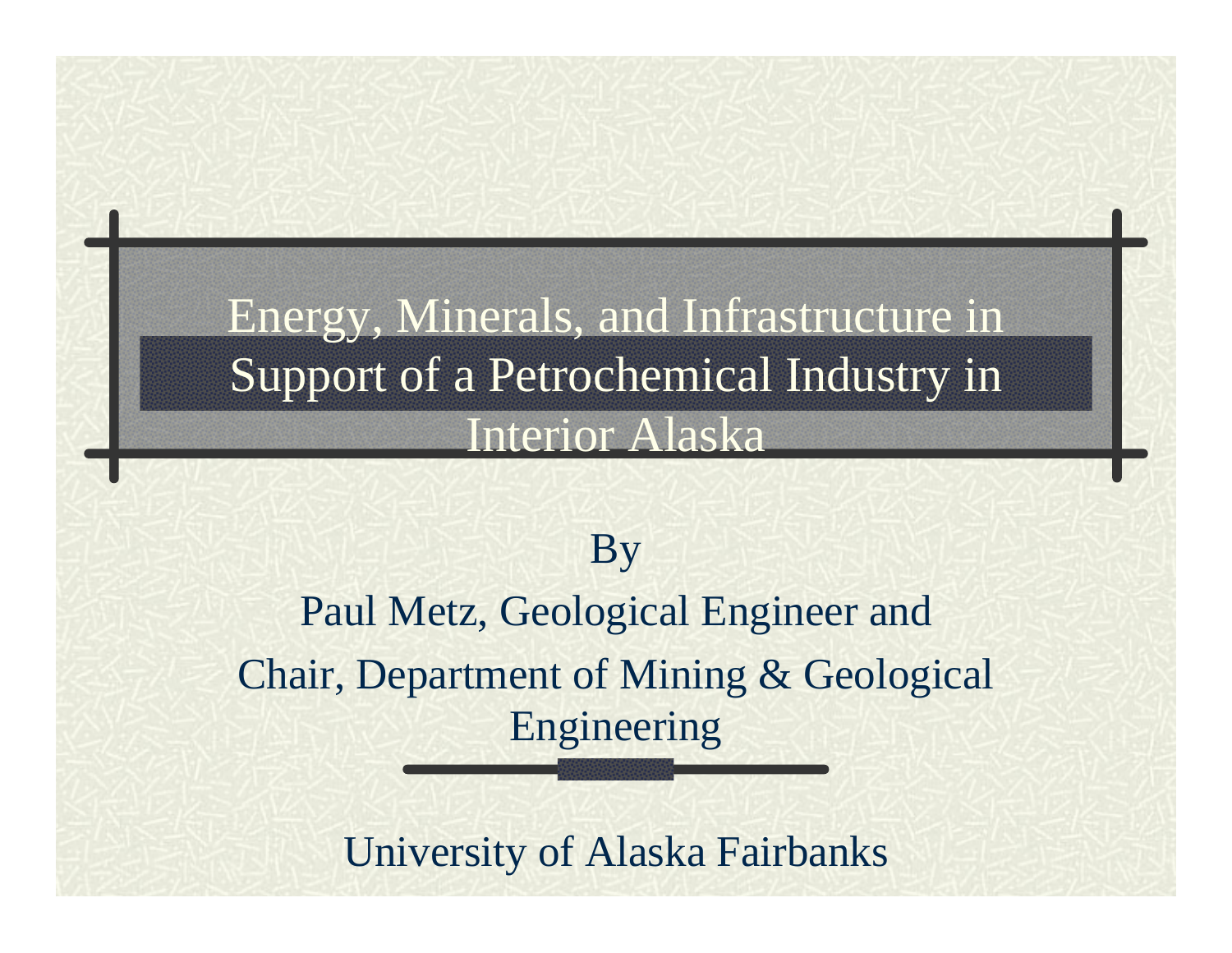## Sources of data

- 1. Dow-Shell Group, 1981, Alaska Petrochemical Industry Feasibility Study
- 2. Information Insights, 1999, Economic impact of the Fort Knox Mine on the FNSB
- 3. Information Insights, 1999, Economic impact of the Petroleum Industry on the FNSB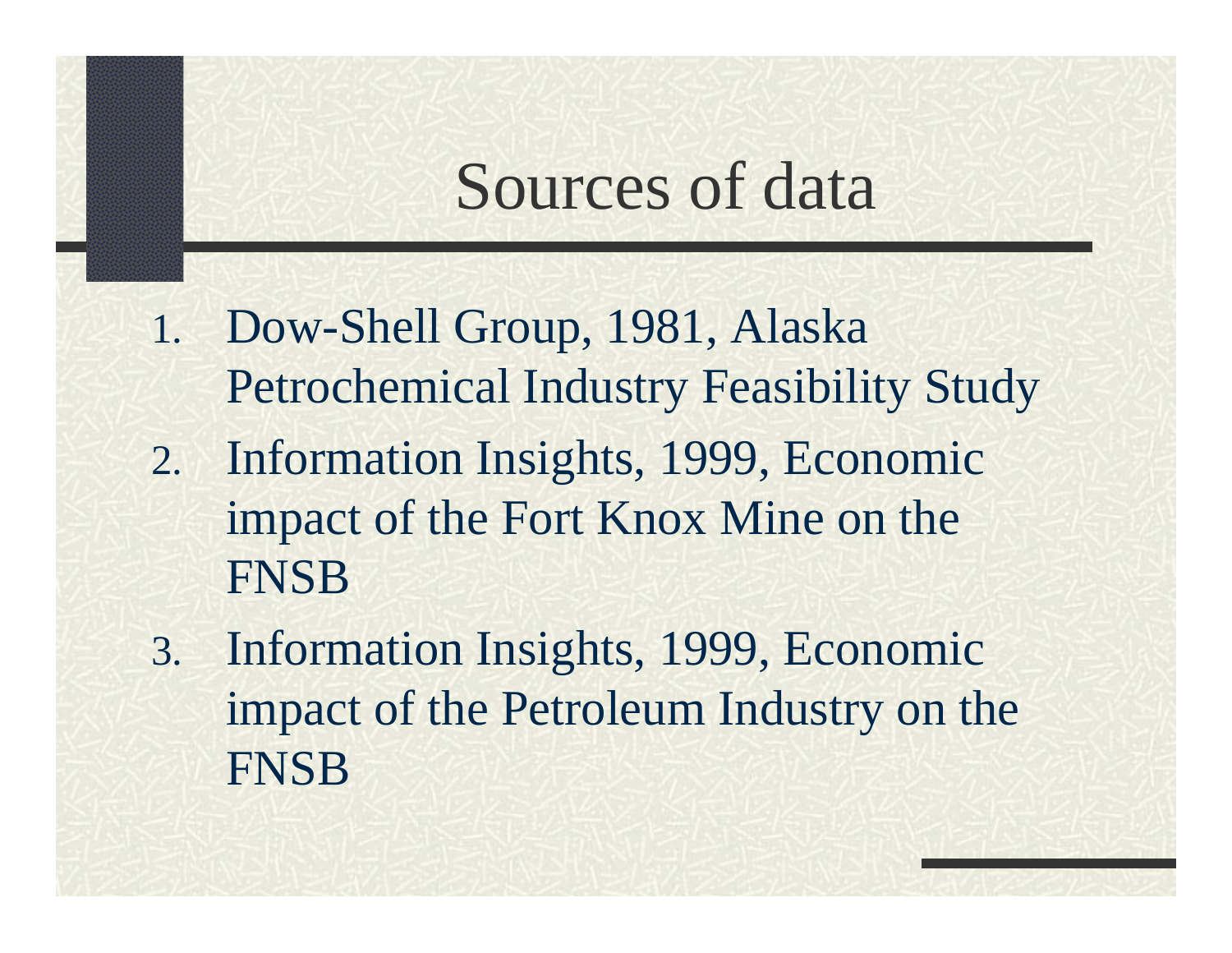## Prerequisites

- 1. Development of North Slope Natural Gas
- 2. Competitively Priced Ethane
- 3. Concurrence of community
- 4. Minimization of Risk to Health and Safety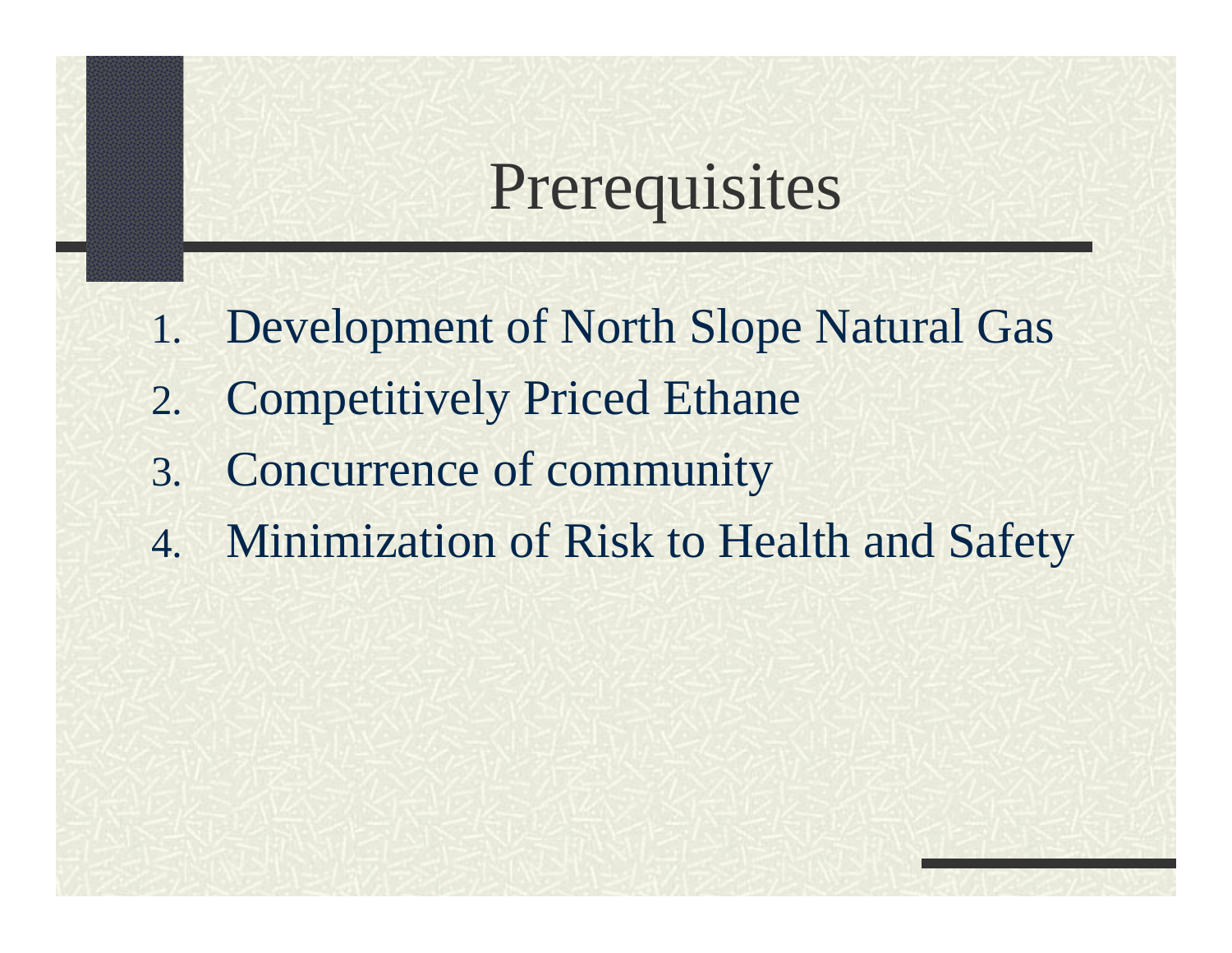## North Slope Natural Gas

|                         | Resource | <b>Production Life in Years</b> |
|-------------------------|----------|---------------------------------|
|                         | (TCF)    | $(\textcircled{a}$ 4 BCF/D)     |
| <b>Proven Reserves</b>  | 35       | 23                              |
| <b>Other State Land</b> | 110      | 70                              |
| <b>ANWR</b>             | 65       | 43                              |
| <b>CBM</b> (Barrow)     | 44       | 29                              |
| <b>Gas Hydrates</b>     | 590      | 388                             |
| Total                   | 844      | 553                             |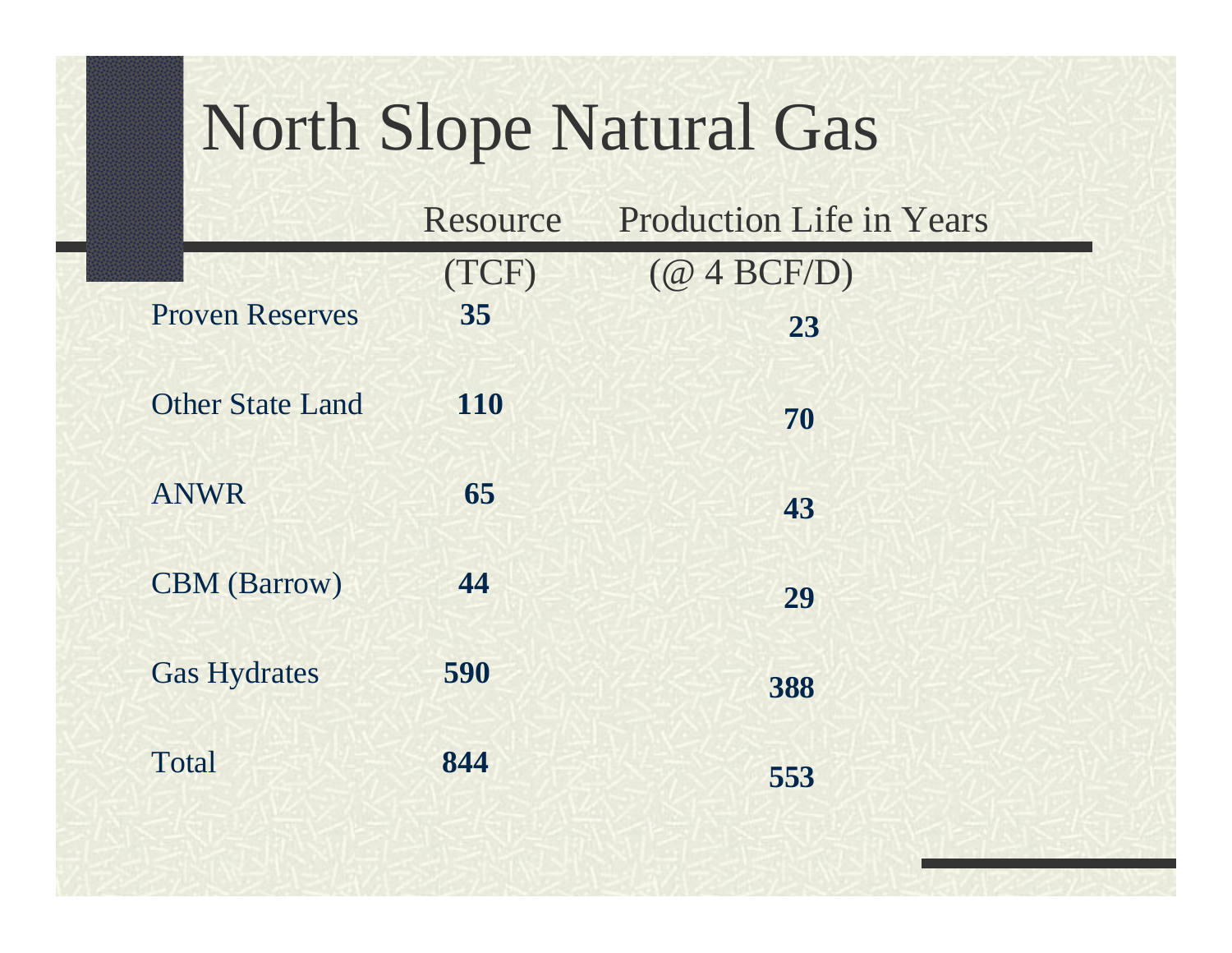### Infrastructure

- **1.Electrical energy**
- **2.Thermal Energy**
- **3.Railroad**
- **4.Port Facilities**
- **5.Water Supply Systems**
- **6.Shipping Capacity**
- 7.Fire Protection
- 8.Communications
- 9. Housing
- 10.Medical Facilities
- 11.Support Service Industries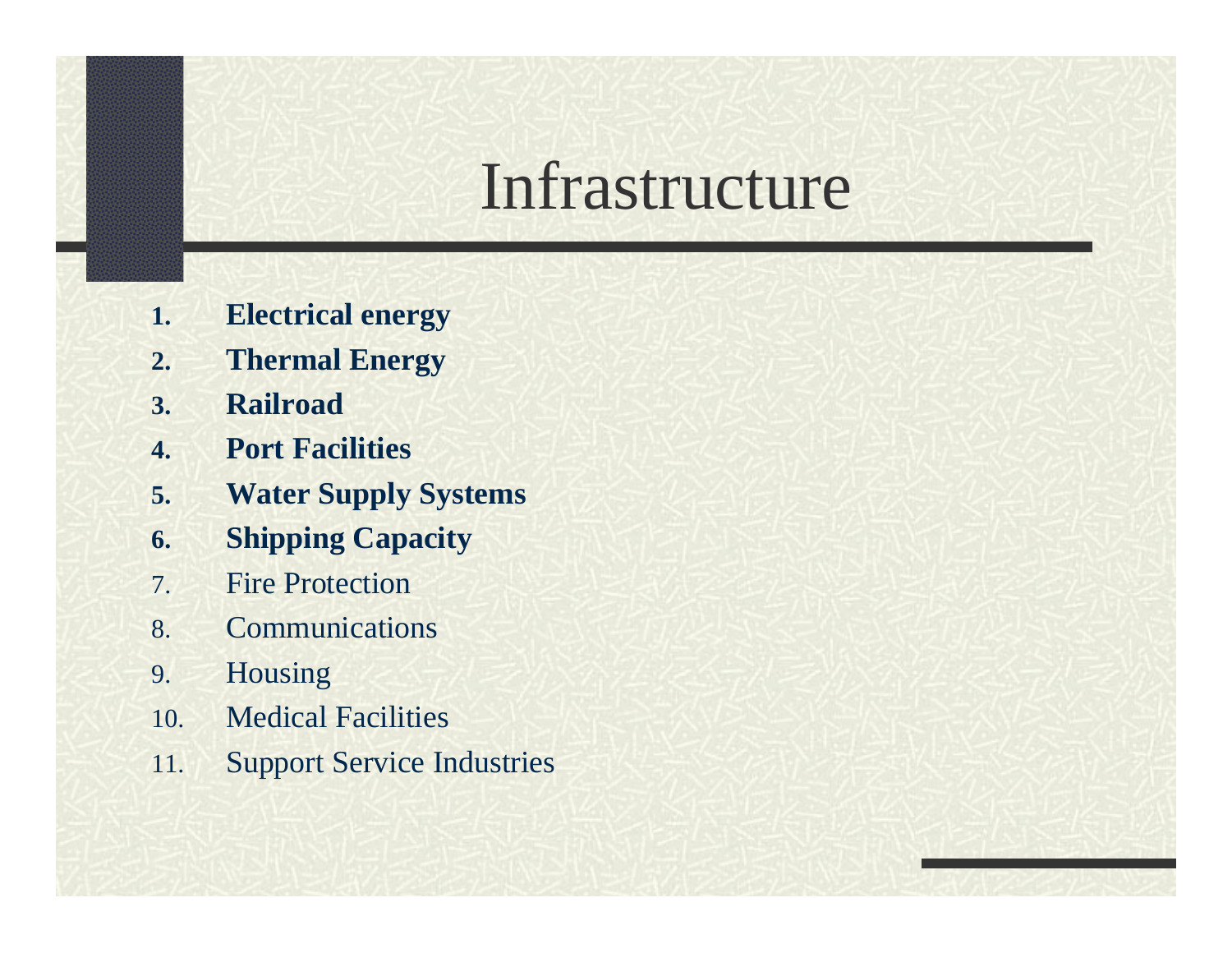## Products

- 1.Methanol
- 2.Ethylene
- 3. Polyethylene
- 4.Ethylene Glycol
- 5. Ethylbenzene
- 6. Styrofoam
- 7.Alpha Olefins
- 8. Ethylene Dichloride
- 9. Ammonia
- 10. Urea
- 11.Caustic Soda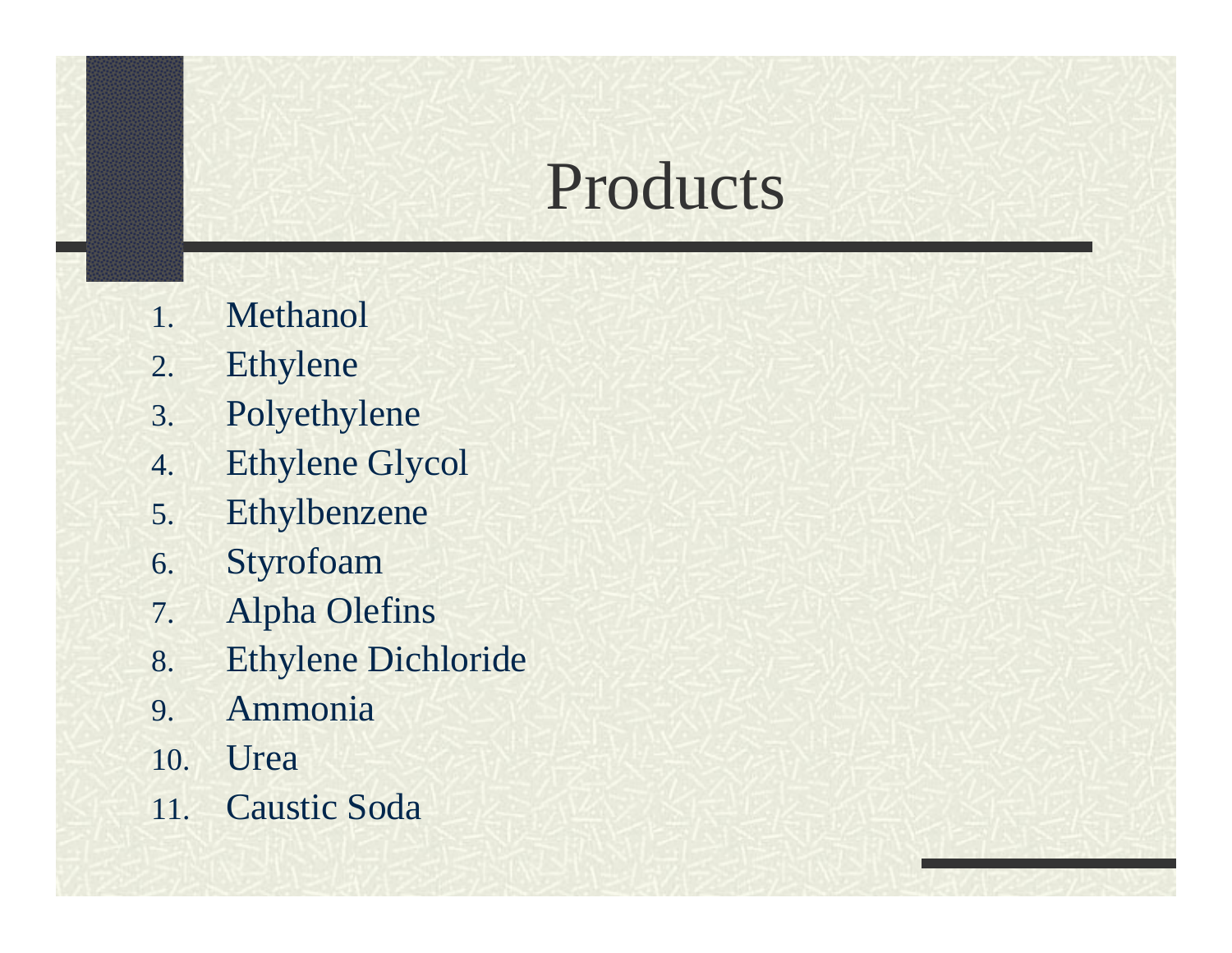### Markets

- 1. Japan (1981)
- 2. Gulf Coast (1981)
- 3. China (2004)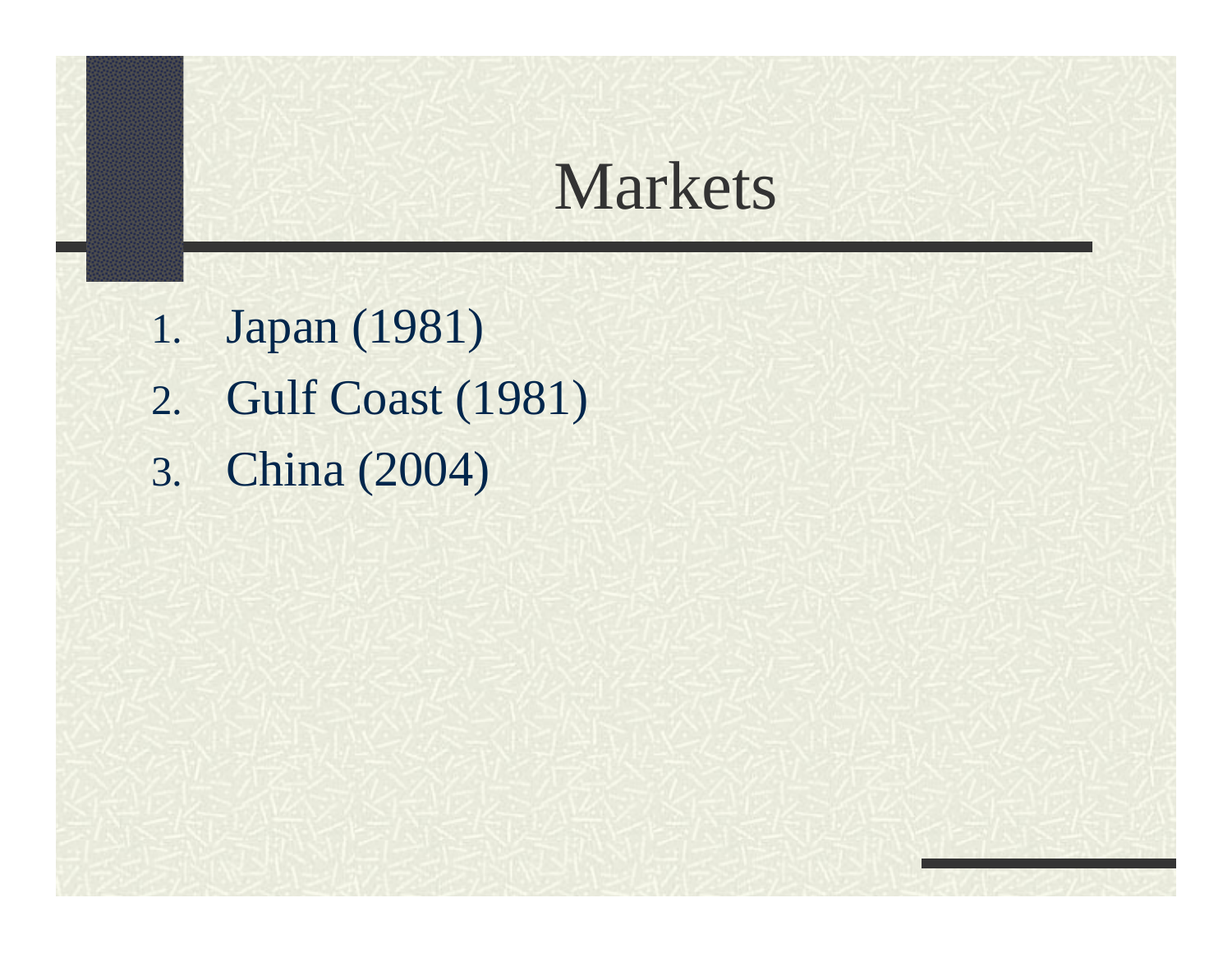## Gas Line Gas Line @2.7 BCF/D @4.0 BCF/D

- 1.Water 25,000,000 gpd
- 2.Power 245 megawatts
- 3. Steam 1,230,000 lbs/hr
	- Total 6.3 billion Btu/hr
- \*Healy Coal Equiv.(7500 Btu)  $=$ 6,200,000 tons per year \* Co-generation plant at 60% **Efficiency**
- 1.Water 38,000,000 gpd
- 2.Power 368 megawatts
- 3. Steam 1,850,000lbs/hr
	- Total 9.5 billion Btu/hr
- \*Healy Coal Equiv.(7500 Btu)  $=$ 9,300,000 tons per year \* Co-generation plant at 60% **Efficiency**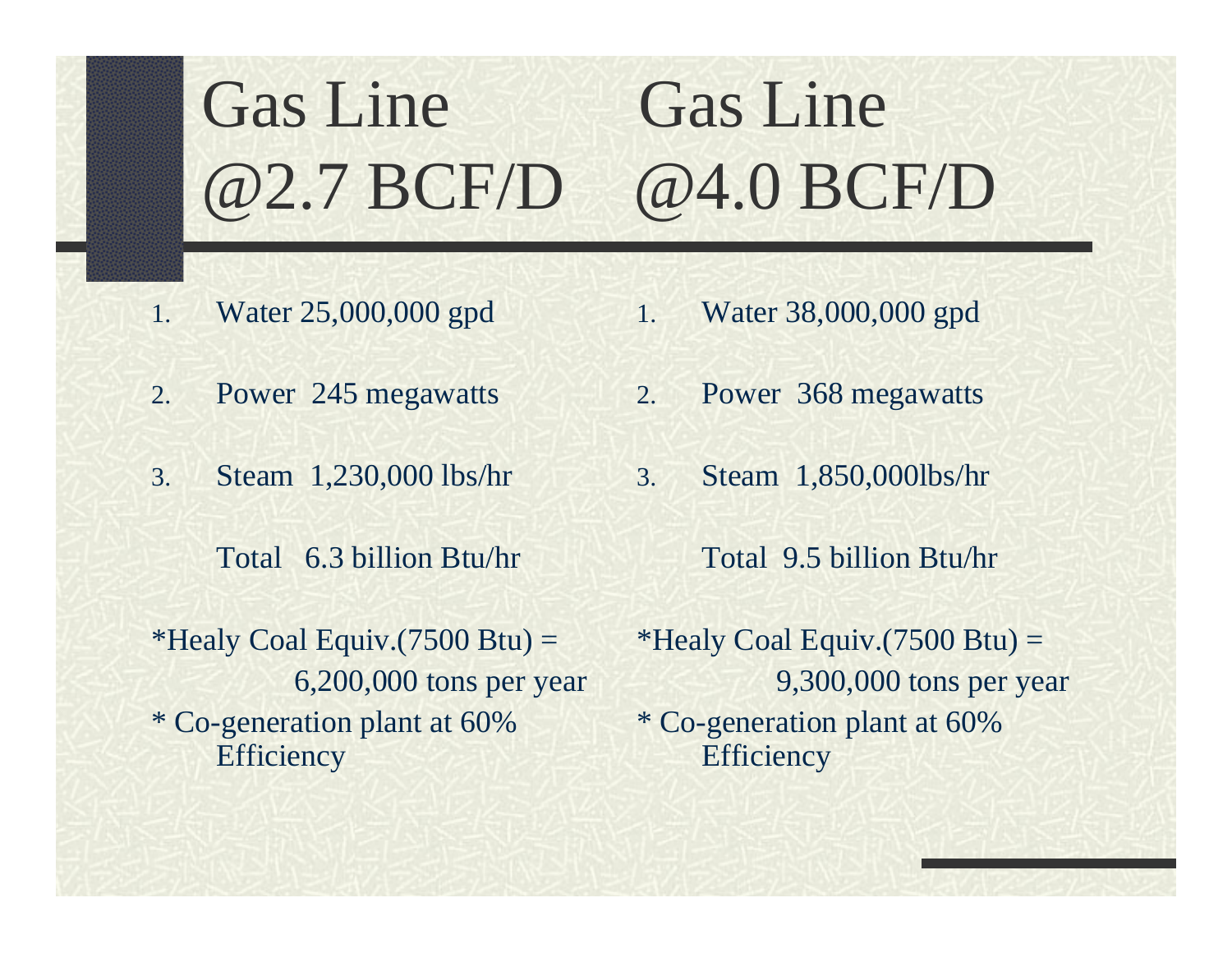#### Gas Line Gas Line @2.7 BCF/D @4.0 BCF/D

- 1. Rail Freight - Products = 8,820,000 tons/year
- 2.Rail Freight –  $Coal =$ 6,200,000 tons/year
- 3. $Total =$ 15,020,000 tons per year
- 4. Ship Moorings = 300 per year
- 1. Rail Freight - Products = 13,320,000 tons/year
- 2. Rail Freight Coal = 9,300,000 tons/year
- 3. Total =22,530,000 tons per year
- 4. Ship Moorings = 450 per year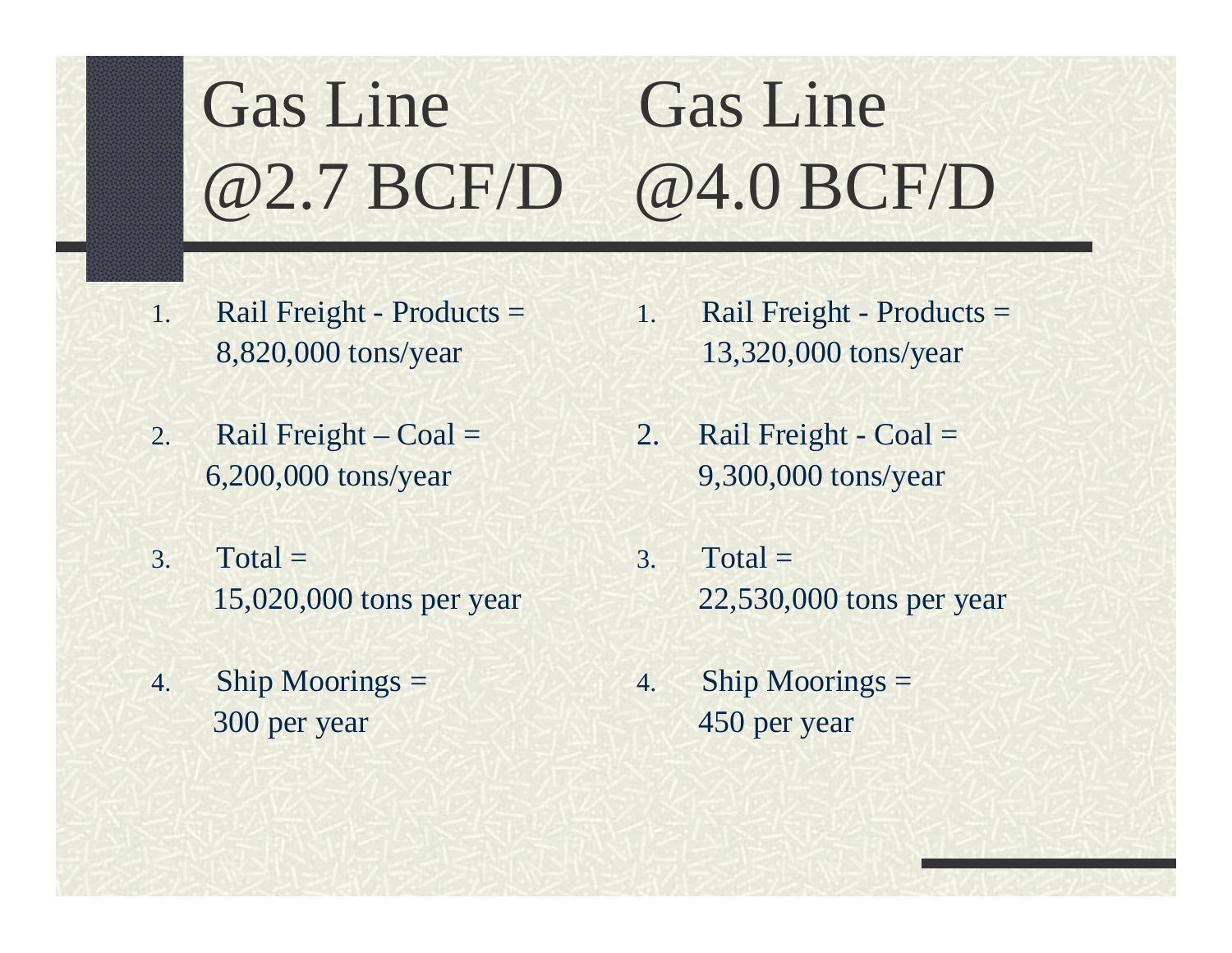## Competitive Advantages of Fairbanks/North Pole Site Selection

- Proximity to all proposed pipeline routes. 其
- Proximity to source of benzene at North Pole Refinery. 其
- Proximity to large coal reserves at Healy for cogeneration of electrical  $\blacksquare$ power and steam.
- $\#$  Proximity to abundant fresh water from Tanana Flood Plain.
- Proximity to Alaska Railroad. 其
- Limited distance to tidewater and Asian markets. 其
- Proximity to population center with trained work force. 其
- Proximity to medical and other emergency services. 其
- Proximity to major airport facilities. 其
- Limited risk from geologic hazards such as earthquakes, landslides, 其 floods, coastal storms, and tsunamis compared to other potential locations.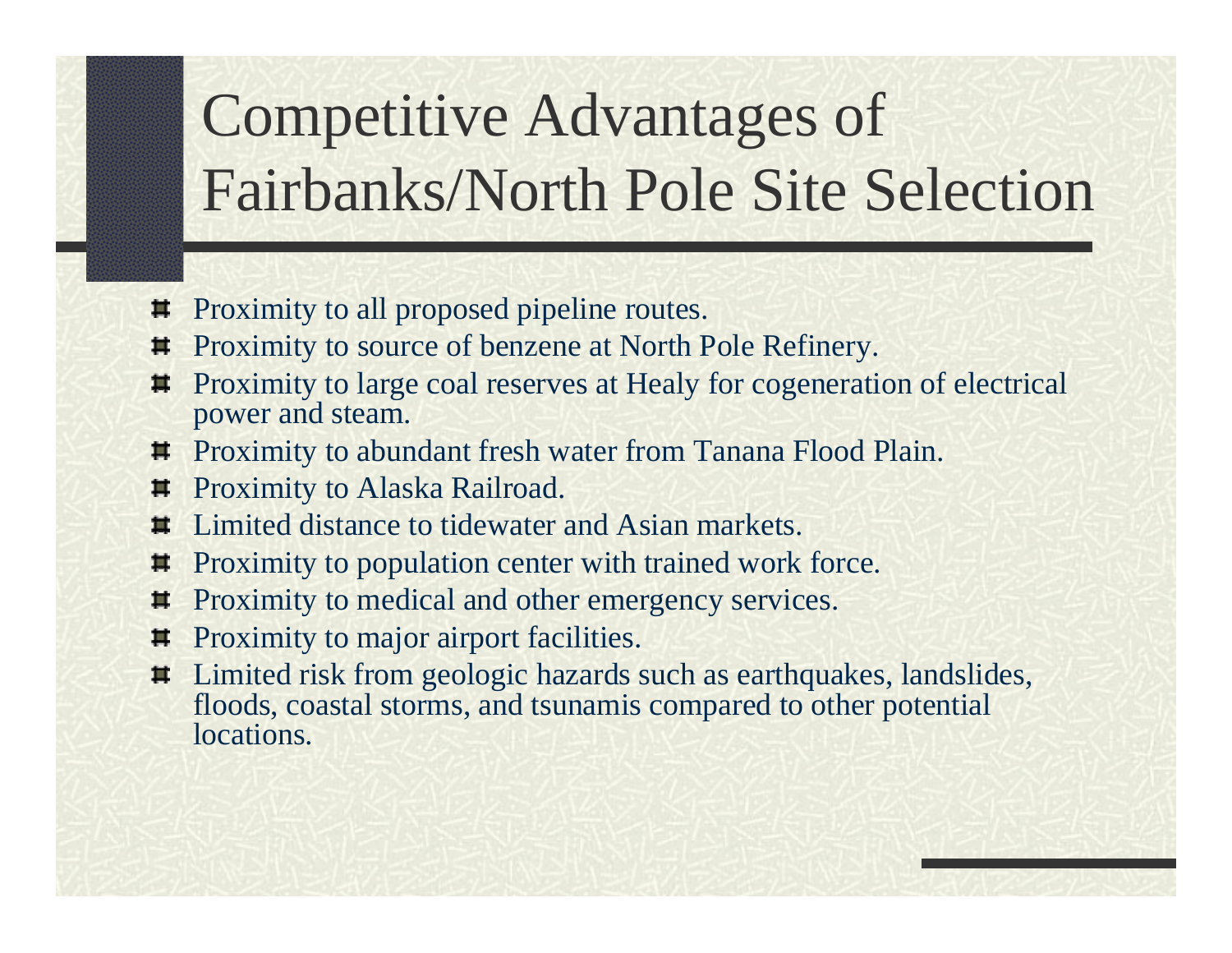# Gas Line Gas Line @2.7 BCF/D @4.0 BCF/D

Capital Requirements

Capital Requirements

\$4.5 – 5.0 Billion

\$6.7 – 7.5 Billion

Employment

Employment

6,800

10,200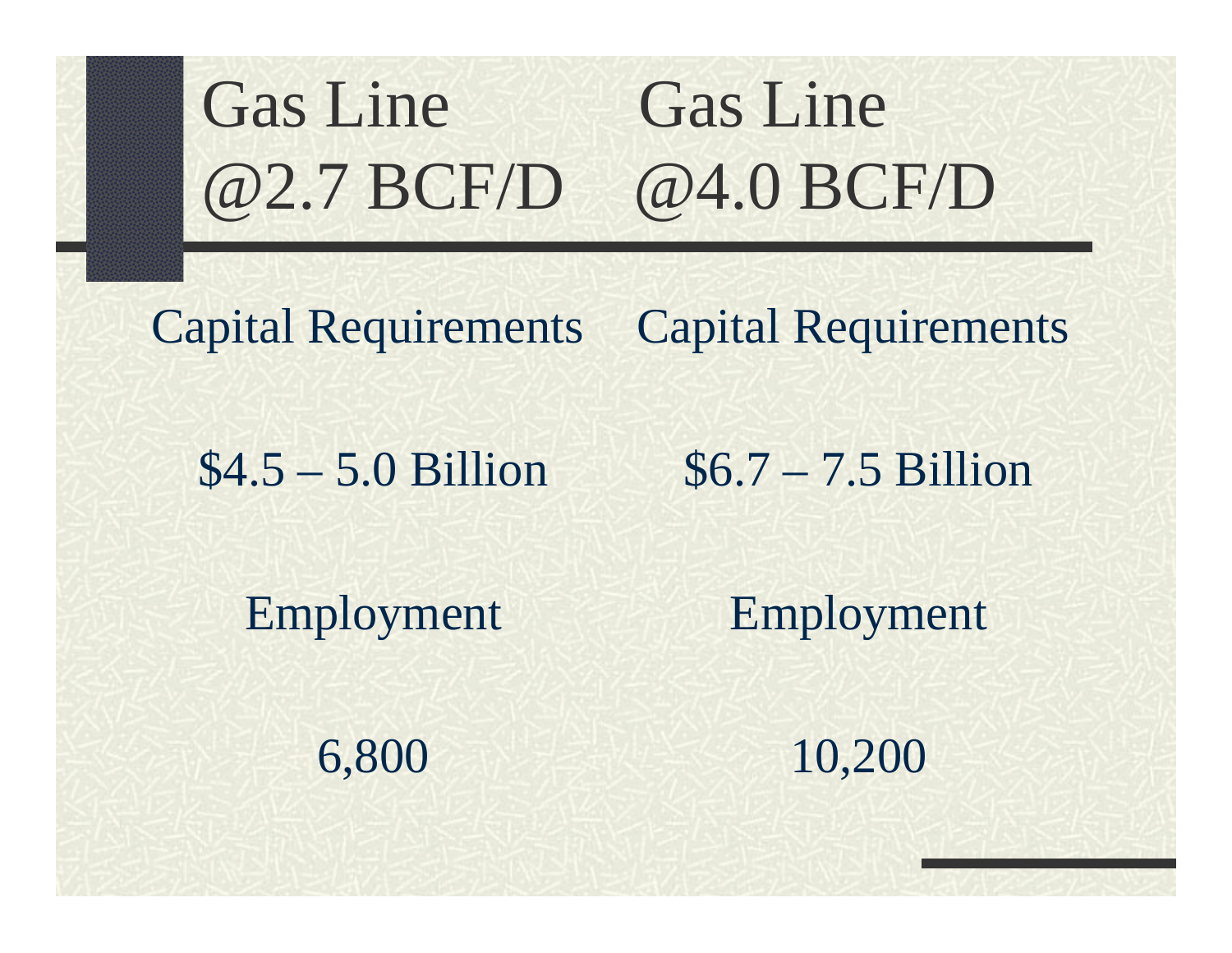## Gas Line Gas Line @2.7 BCF/D @4.0 BCF/D

Annual Contribution to the Economy of the FNSB (not including coal, benzene, and railroad revenues

Annual Contribution to the Economy of the FNSB including coal, benzene, and railroad revenues

### **\$700 million**

## **\$1,050 million**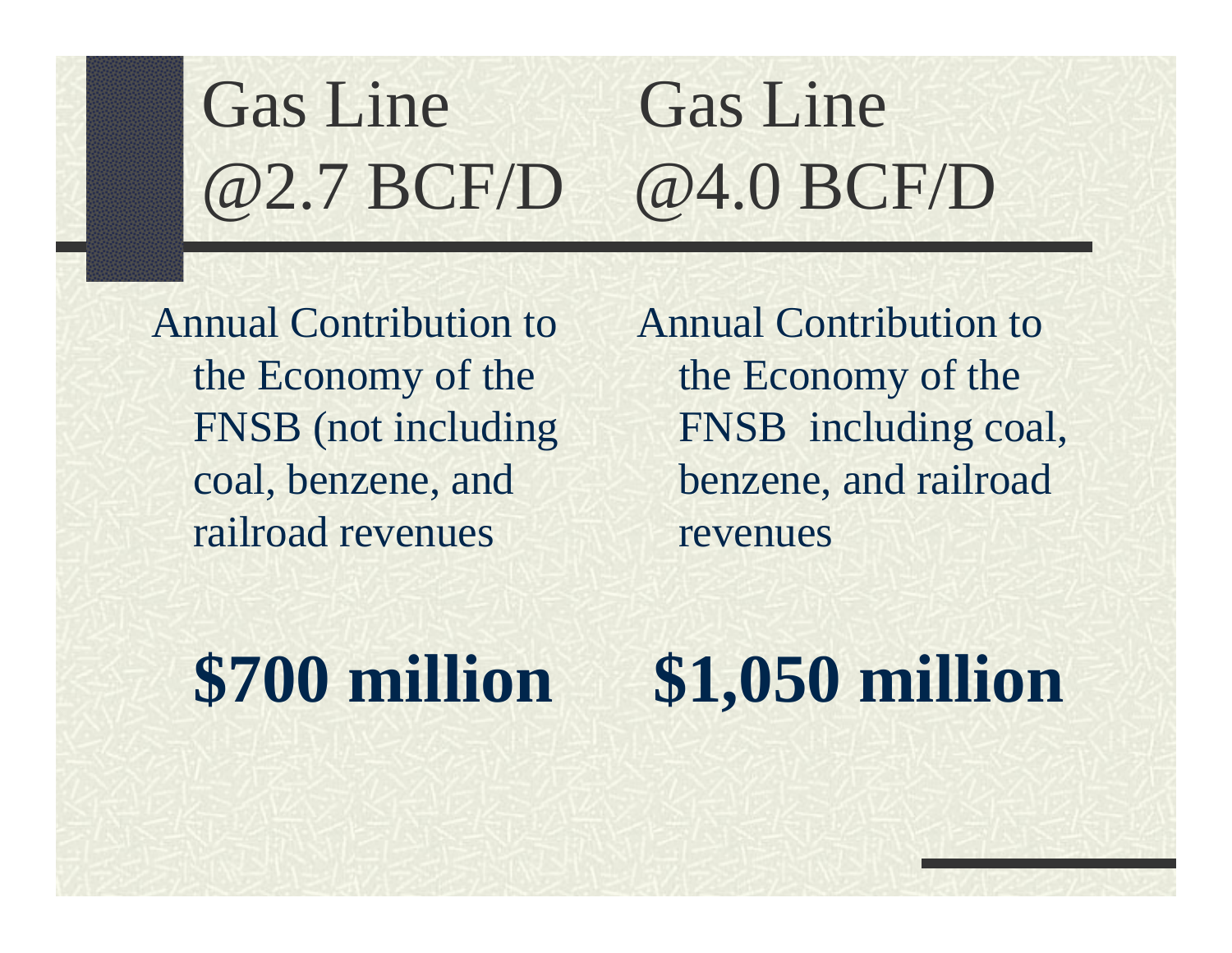Required Railroad Re-Alignments and Extensions

Moose Creek to Blair Lakes1. 37 miles2. \$165,000,000 (incl.major bridges) Blair Lakes to Brown Station1. 48 miles2. \$151,000,000 (incl. minor bridges) Note: (Rail line from Wasilla to Pt. MacKenzie and port facilities need to be incorporated in design in addition to capital investments in interior Alaska)